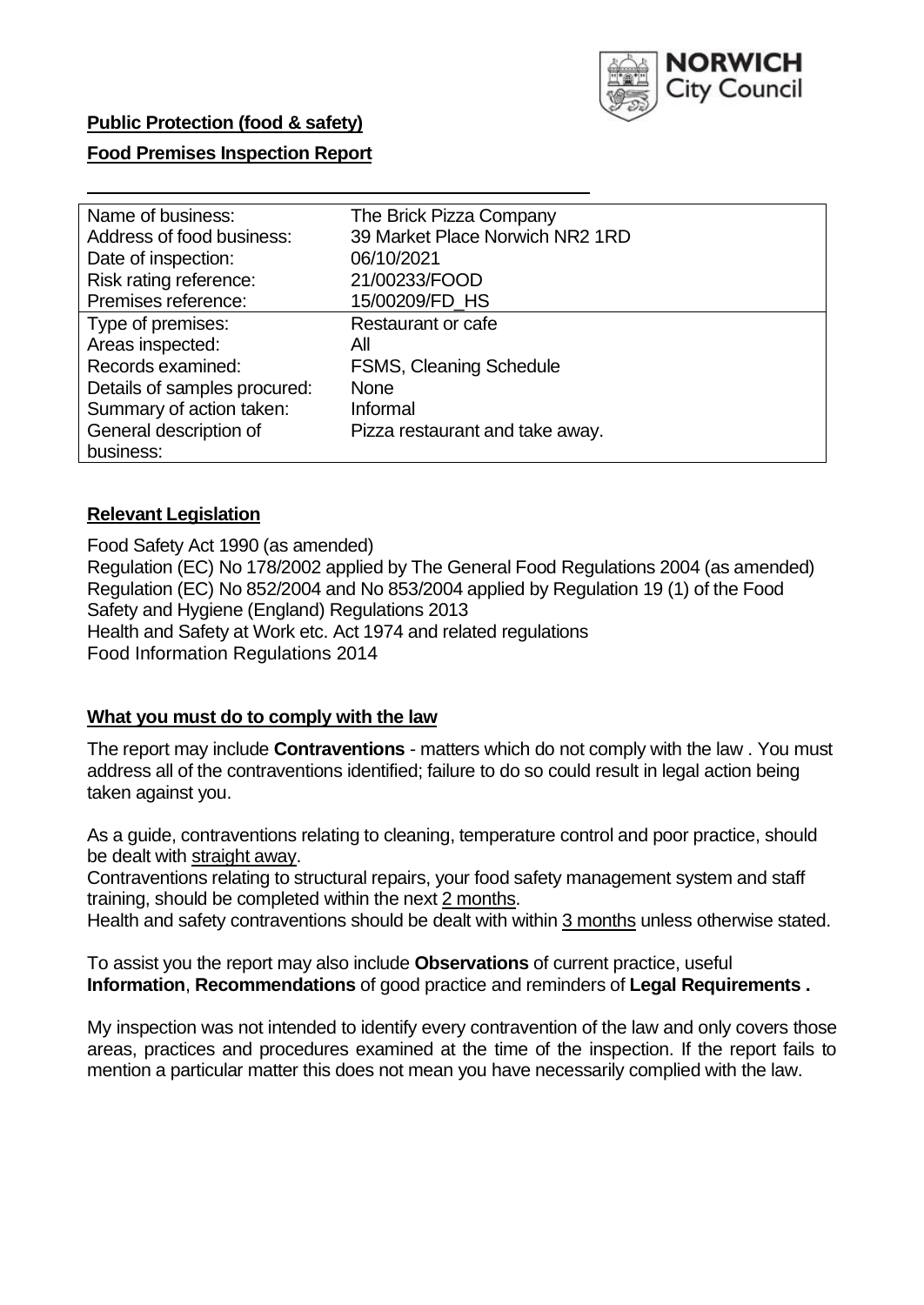# **FOOD SAFETY**

### **How we calculate your Food Hygiene Rating:**

 The food safety section has been divided into the three areas which you are scored against for the hygiene rating: 1. food hygiene and safety procedures, 2. structural requirements and 3. confidence in management/control procedures. Each section begins with a summary of what was observed and the score you have been given. Details of how these scores combine to produce your overall food hygiene rating are shown in the table.

| <b>Compliance Area</b>                     |          |    |                | <b>You Score</b> |                |    |           |    |          |  |  |
|--------------------------------------------|----------|----|----------------|------------------|----------------|----|-----------|----|----------|--|--|
| <b>Food Hygiene and Safety</b>             |          |    |                | 0                | 5.             | 10 | 15        | 20 | 25       |  |  |
| <b>Structure and Cleaning</b>              |          |    | $\overline{0}$ | 5                | 10             | 15 | 20        | 25 |          |  |  |
| Confidence in management & control systems |          |    | $\Omega$       | 5                | 10             | 15 | 20        | 30 |          |  |  |
|                                            |          |    |                |                  |                |    |           |    |          |  |  |
| <b>Your Total score</b>                    | $0 - 15$ | 20 | $25 - 30$      |                  | $35 - 40$      |    | $45 - 50$ |    | > 50     |  |  |
| <b>Your Worst score</b>                    | 5        | 10 | 10             |                  | 15             |    | 20        |    |          |  |  |
|                                            |          |    |                |                  |                |    |           |    |          |  |  |
| <b>Your Rating is</b>                      | 5        |    |                | 3                | $\overline{2}$ |    |           |    | $\Omega$ |  |  |

Your Food Hygiene Rating is 4 - a good standard



## **1. Food Hygiene and Safety**

 requirements. You have safe food handling practices and procedures and all the Food Hygiene standards are excellent. You demonstrated full compliance with legal necessary control measures to prevent cross-contamination are in place. **(Score 0)** 

### Contamination risks

**Observation** I was pleased to see you were able to demonstrate effective controls to prevent cross-contamination.

#### Hand-washing

**Observation** I was pleased to see hand washing was well managed.

#### Personal Hygiene

**Observation** I was pleased to see that standards of personal hygiene were high.

## **2. Structure and Cleaning**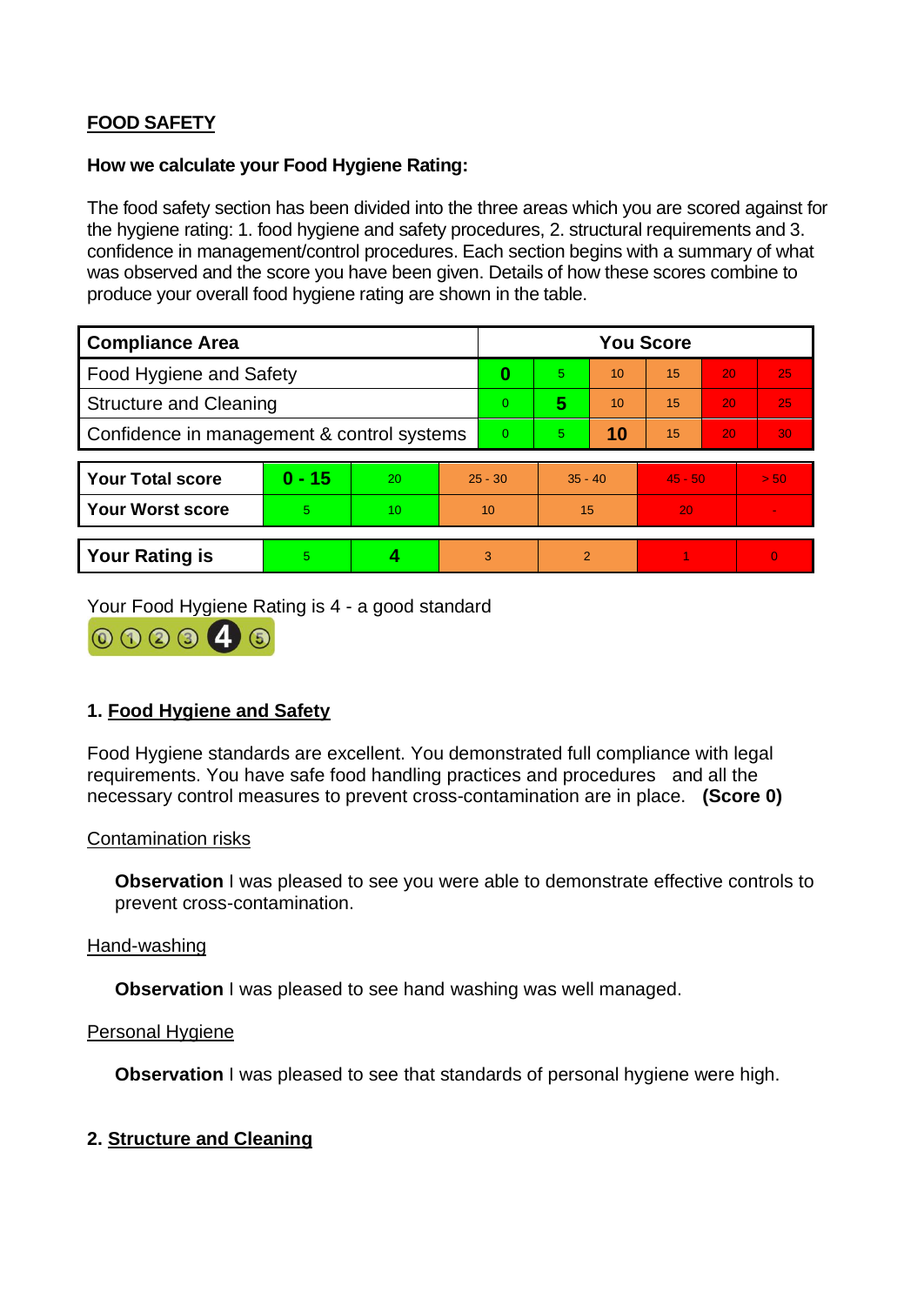The structure facilities and standard of cleaning and maintenance are all of a good standard and only minor repairs and/or improvements are required. Pest control and waste disposal provisions are adequate. The minor contraventions require your attention. **(Score 5)** 

## Cleaning of Structur

**Contravention** The following items were dirty and require more frequent and thorough cleaning:

• wall behind wash hand basin as the brick surface had become visibly dirty

**Contravention** The following items could not be effectively cleaned and must be covered or made non-absorbent:

 • brick walls in food preparation area i.e. wall behind dedicated wash hand basin. I food safety law requires all surfaces in a food preparation room to be easily acknowledge, this is in part, to create an 'urban' style eating environment, but cleanable. The surface could be cleaned down and re-sealed.

### **Maintenance**

**Contravention** The following had not been suitably maintained and must be repaired or replaced:

• damaged black trim to base of under counter chillers.

### **3. Confidence in Management**

There are generally satisfactory food safety controls in place although there is evidence of some non-compliance with the law. All the significant food hazards are understood and controls are in place. Some minor issues were identified relating to staff supervision and training. The contraventions require your attention; although not critical to food safety they may become so if not addressed. **(Score 10)** 

### Type of Food Safety Management System Required

 maintain a permanent procedure or procedures based on HACCP principles: **Legal Requirement** Food business operators must put in place, implement and

- Identify hazards to food.
- Identify the critical limits (what is acceptable and unacceptable).
- Monitor critical control points to ensure critical limits are met.
- Keep appropriate records to demonstrate control measures are effective.

### Proving Your Arrangements are Working Well

**Contravention** The following matters are needed in order to demonstrate your food safety management system is working as it should:

- daily records
- cooked food temperature records
- probe calibration records